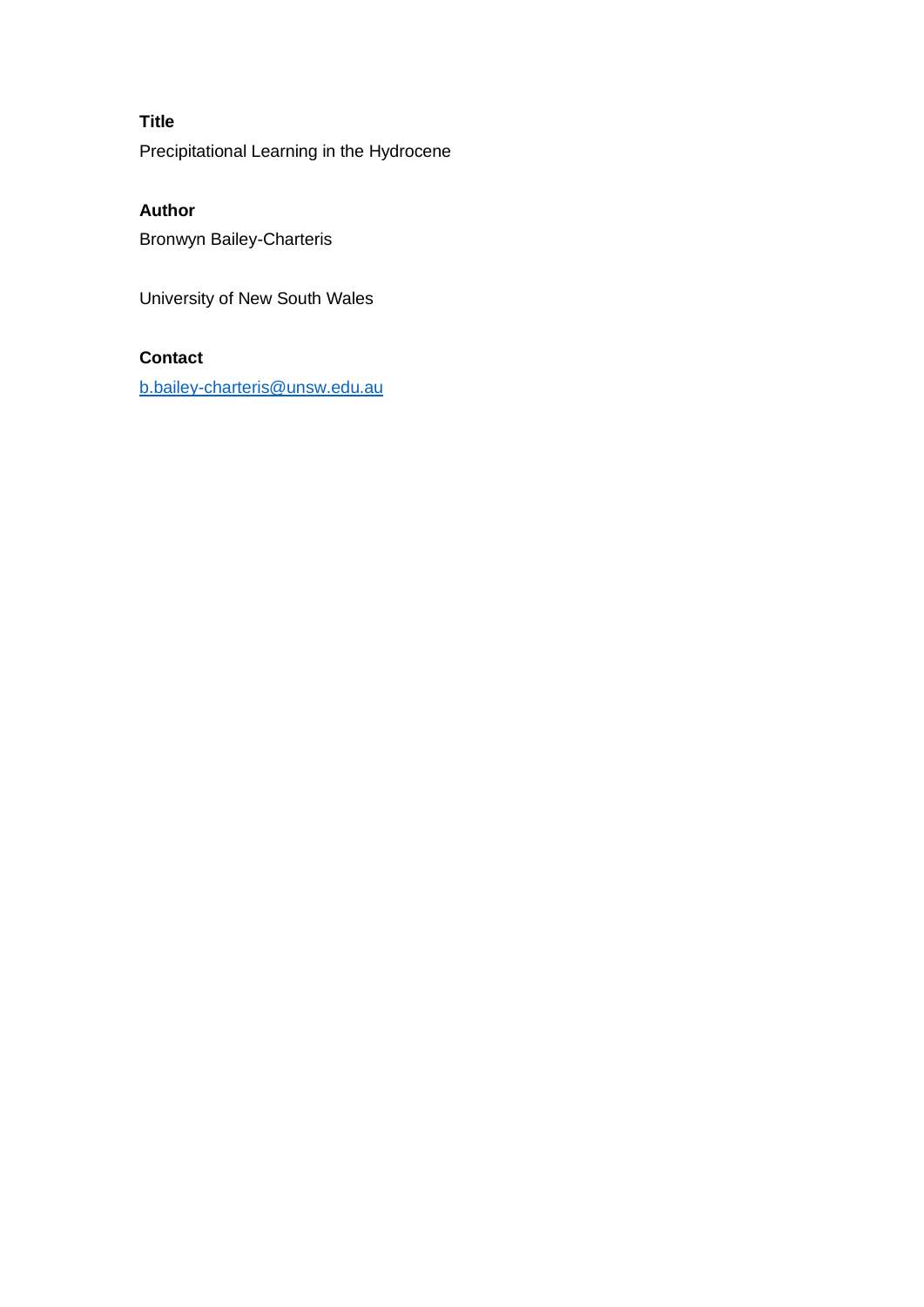Bronwyn Bailey-Charteris University of New South Wales

#### **Title**

Precipitational Learning in the Hydrocene

### **Abstract**

This paper presents one aspect of my research into the role of water as a metaphor and material matter in the field of contemporary art, pedagogy and the climate crisis. It draws on the thinking of Donna Haraway, Astrida Neimanis and bell hooks among other theorists, artists and writers. Specifically, the paper reflects on the ten-day summer course for teenagers*, And Forever And*, that was held in Stockholm in August 2018. The paper expands and reflects upon the neologism that emerged from the course, that is Precipitational (Participation + Precipitation) learning. The method attempts to use 'waters' as a metaphorical and material entry point into collective thinking with the climate crisis.

#### **Biography**

Bronwyn Bailey-Charteris is a Swedish/Australian curator, writer and lecturer based in Stockholm. Bronwyn is a current Ph.D. student at the department of Art +Design at the University of New South Wales researching water and art in her thesis entitled *'Swallowing the Hydrocene: Watery thinking for artistic 'response-ability' to the current climate crisis'*.

Research interests are focused upon processes of ecology in contemporary art, water as social metaphor and feminist methodologies. Working with practical learning platforms, artistic research, publications, and exhibitions, she works internationally as a curator and lecturer. She is also the leader of Researcher Collaborations at Accelerator at Stockholm University and was previously Curator at Index – The Swedish Contemporary Arts Foundation. She is also sits on the Editorial Board for the international arts journal, Oberon.

https://bronwynbc.com/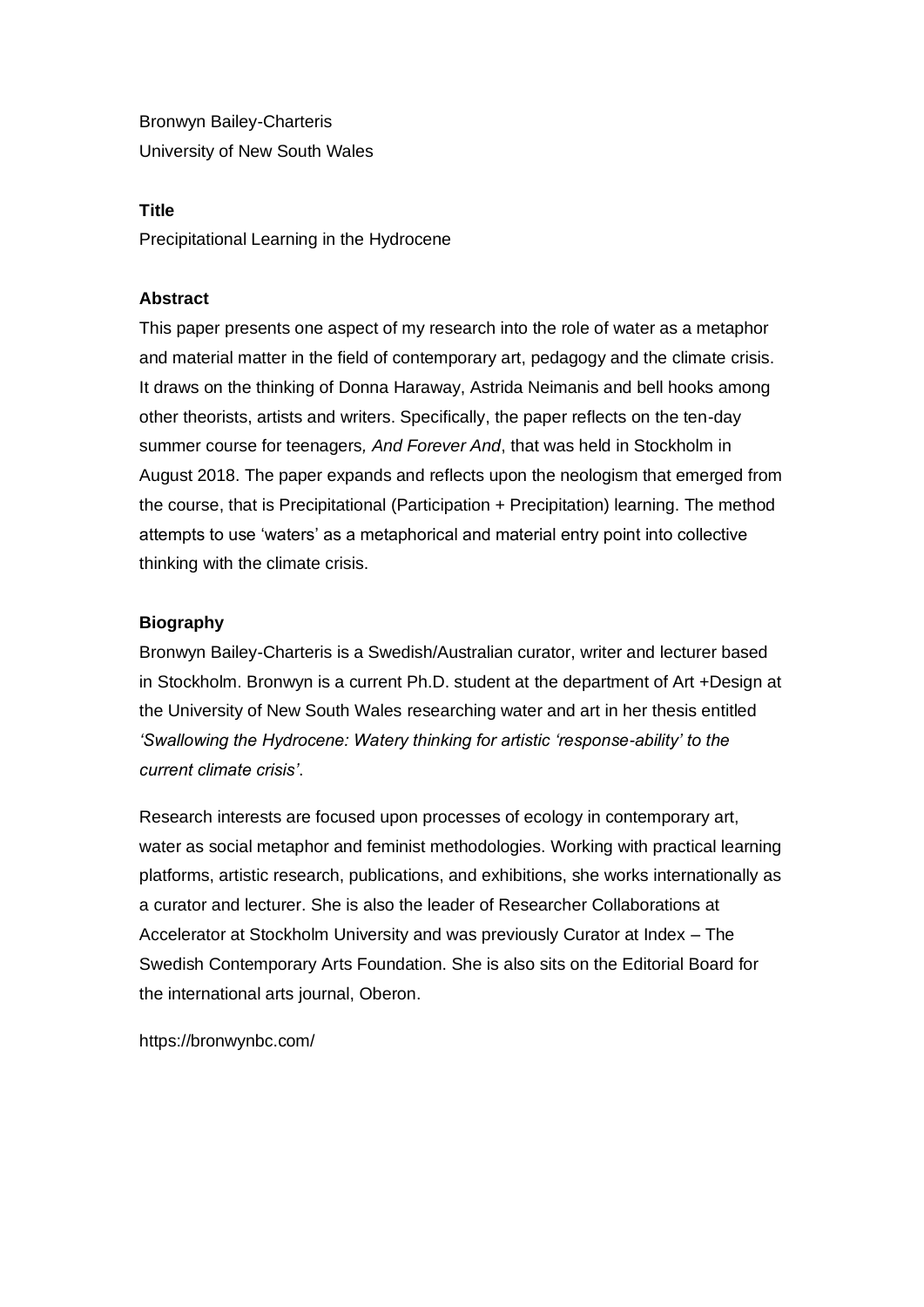Bronwyn Bailey-Charteris University of New South Wales

## **Precipitational Learning in the Hydrocene**

**Keywords***:* Thinking with Water, Art, Engaged Pedagogy, Hydrocene, Precipitational Learning

#### **Research framework**

The project *And Forever And* was a ten-day summer course for teenagers held in Stockholm, Sweden in August 2018. *And Forever And* is the case study for this paper, which situates itself in the research intersection of art theory, curatorial practice, socially engaged pedagogy, feminist post-humanist and environmental humanities studies. The course was held at Index – The Swedish Contemporary Arts Foundation. My role at the institution was Curator of Learning, and I was the curator of the course and corresponding exhibition. Integral to this course was the work of artist and Index producer Emmeli Person, with whom I designed and executed the course.

The purpose of this paper is to reflect on the findings from this pedagogical art experiment and to consider the consequences of this way of working with aesthetic based propositions. The paper considers the discourses of thinking with water, as explored by feminist post-humanist and environmental humanities scholars such as Donna Haraway and Astrida Neimanis. The paper also situates the co-learning of *And Forever And* as part of bell hooks' theory of 'engaged pedagogy' (hooks, 1994) and as part of the development towards artists and curators working with durational, critical and socially orientated pedagogical projects (Bishop, 2012; Bourriaud, 2002; Valberg, 2017).

The paper will examine two new terms that emerged from the process of co-learning in *And Forever And*. These terms engage with Donna Haraway's suggestions for 'autopoeisis' (Haraway, 2016) and the creation of newly formed terms that highlight entanglement and symbiotic thinking. The neologisms I am proposing, which arose out of the practice of thinking with co-learners of *And Forever And* and thinking with water, are: the Hydrocene and Precipitational Learning. These terms conceptualise the potential for watery ways of learning, that is the learning takes place in constant movement and flux between co-learners in a vital and vibrant setting.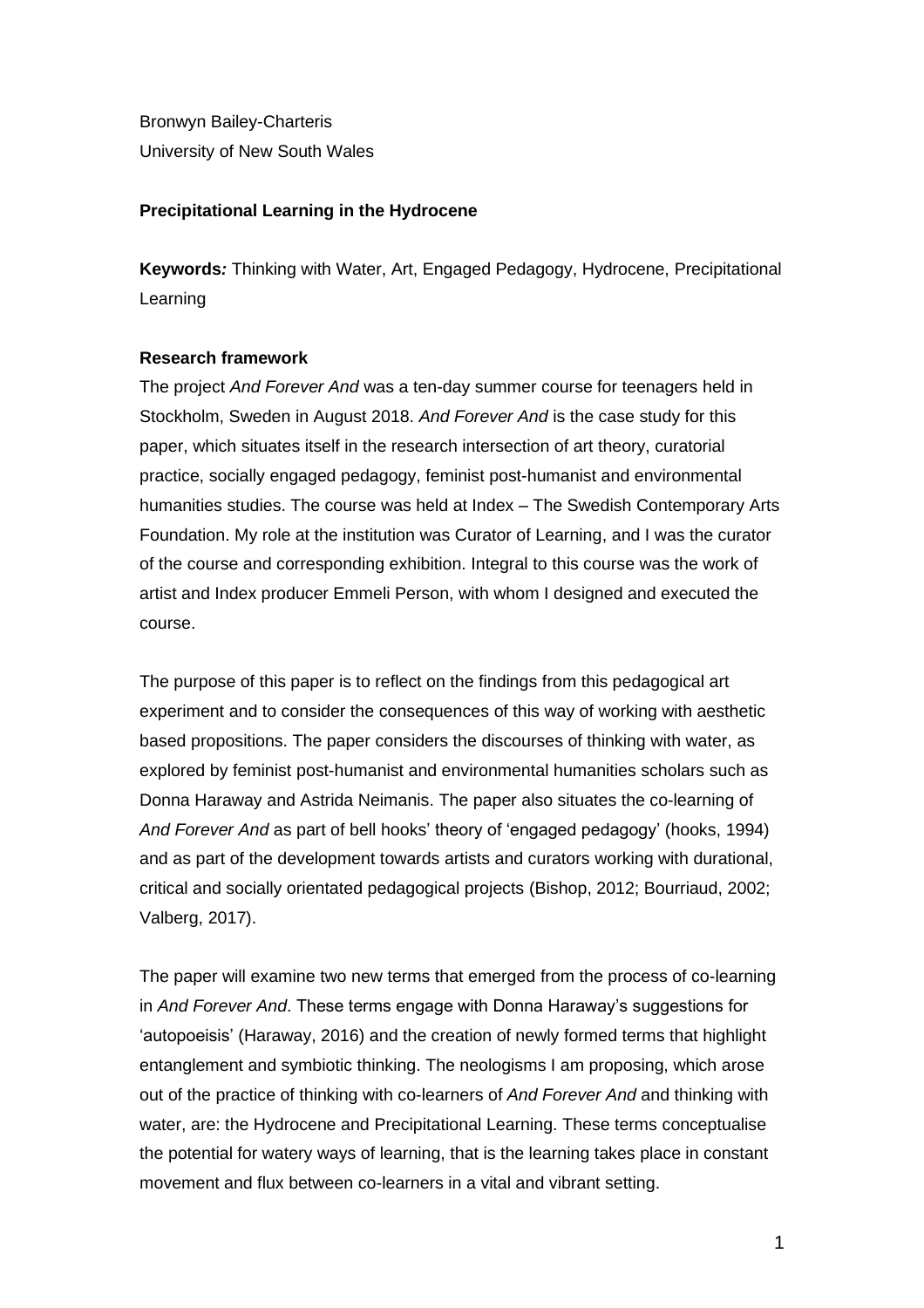How do young people make futures? The course *And Forever And* would attempt to answer this with a polyvocal choir of artistic propositions and the making of multiple livable futures. It was planned to be a co-learning situation and would be held in and around Index's gallery space on the island of Kungsholmen, Stockholm. The course was the starting point for a larger exhibition about futurity, entitled *And Tomorrow And*. As the curator of the exhibition and course, I planned to do things the 'wrong way' around. Along with my colleague Emmeli Person, we planned the learning as the core of the exhibition, rather than as an addition to the exhibition that comes once the exhibition has opened. We planned for the summer course to be a rich and fertile meeting ground for the young people to meet: each other, theory, complexity, criticality and art. Together we hope to offer the group some ways of thinking-with art to confront the climate crisis and build multiple livable futures together.



*And Forever And* in progress at Index, Stockholm, August 2018. Photo credit: Emmeli Person

## **Lära tillsammans**

Language has the capacity to shape cultural systems. In the context of *And Forever And* the Swedish language presented a term: 'lära tillsammans', which literally translates to 'to learn and to teach together'. Within this way of using 'lära' there is no distinction between student and teacher: instead it holds the multiplicity of learning and teaching within it. I found this a powerful offering from the Swedish language and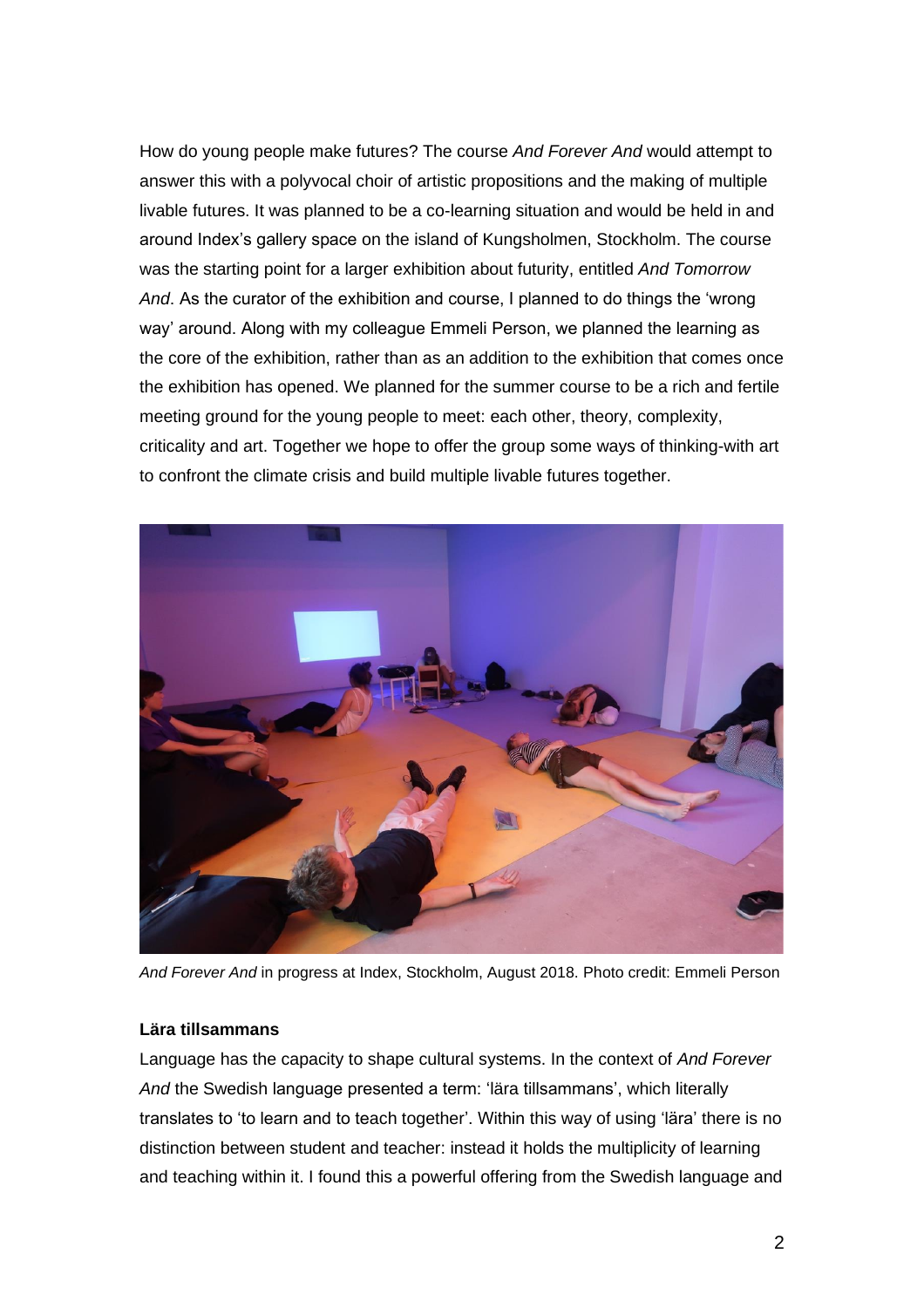I used the term as a core part of my thinking around how to develop learning environments in this context.

The summer course was also designed around principles of bell hooks' 'Engaged pedagogy' (hooks, 1994). hooks tasks teachers with 'self-actualistation', meaning that teachers of engaged pedagogy actively commit to; empowering students, undertaking radical listening, caring for the souls of the students and also growing as people themselves. We employed elements of this holistic model of learning in *And Forever And*. The course was developed around difficult and sensitive material, such as ecological catastrophe, interconnected planetary ecologies and what young people demand of this future. With these sensitive issues at play, it was important to employ a pedagogical setting that was caring, responsible, energetic, open and able to create an environment where all participants – such as visiting artists, interns, teenagers, Index team – worked collectively as co-learners. We attempted to move beyond singular authorship. This was an experimentation in the practice of 'lära tillsammans'.

#### **Examples of socially engaged pedagogies of art**

This type of artistic pedagogical experiment sits in the fields of social practice and relational aesthetics. *And Forever And* was informed by artists' projects such as Annette Kraus, *Sites for Unlearning* at CASCO (Kraus, 2014). This long-term collaborative and participatory project sits in the intersection of daily life, art, theory and politics. It also draws on intersectional feminist and environmental activism such as the work of eco-sexual artists and activists Annie Sprinkle and Beth Stephens, whose films were exhibited in the course and exhibition. The work of *Open School East* in Margate, UK which started in 2014 and artist Tania Bruguera's *Hannah Arendt International Institute of Artivism*, in Havana, Cuba, which started in 2015, are both excellent examples of projects that delve into the socially engaged pedagogies of art. Another example is the art and community research project in Norway called *Being-with*, led by Tony Valberg, which traverses some similar territory to *And Forever And*. Valberg summarises the shift over the last twenty years towards artists breaking away from making things, into making things happen, with the seismic shift in artistic practices moving from 'what is reflected to what is produced' *(*Valberg, 2017).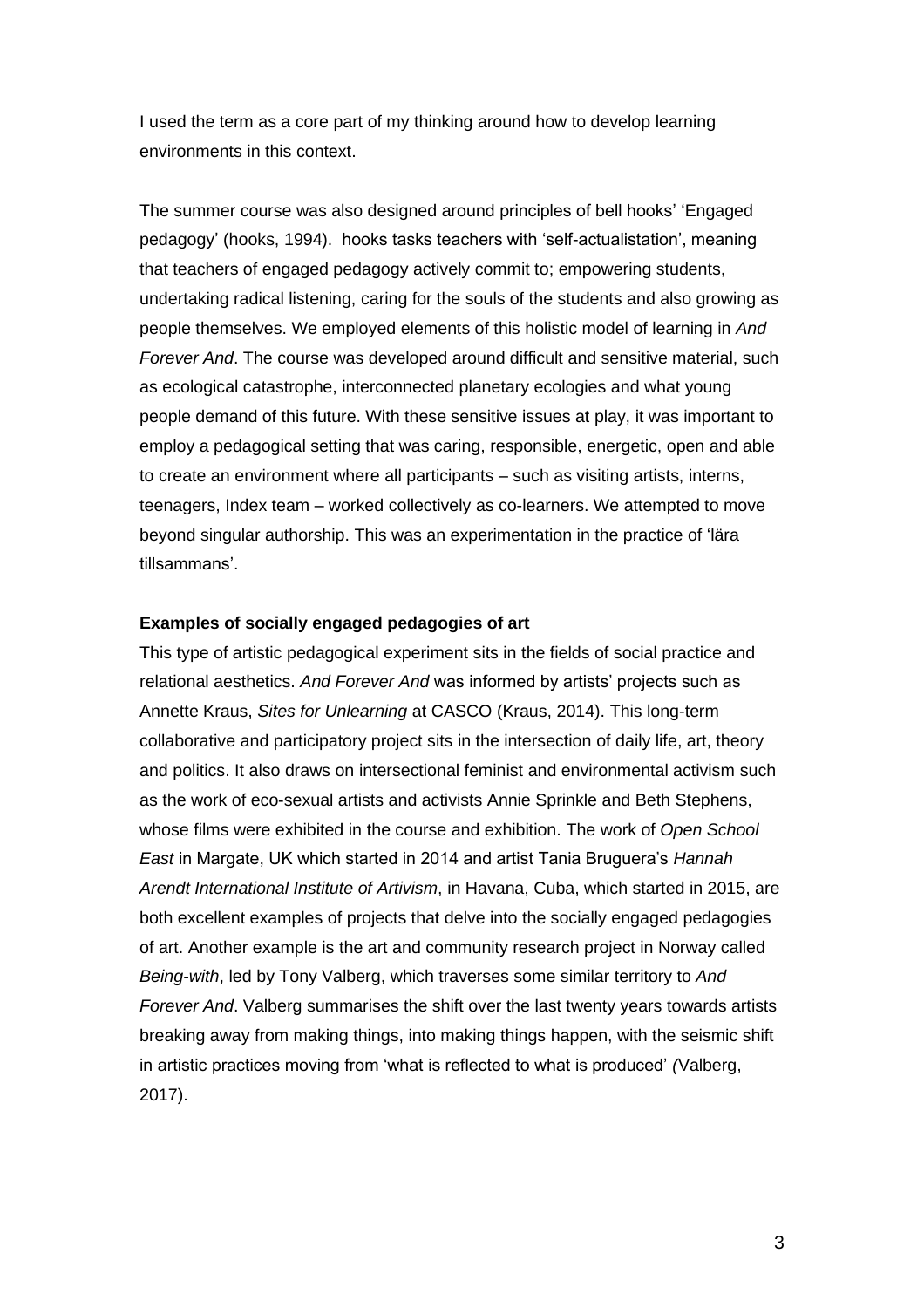## **The co-learners in** *And Forever And*

To participate in the course, people aged 16-21 were invited to respond to an open call. The open call explained that the course was 'Led by the Index learning team and visiting artists, the course will question how young people see the future…the course examines themes of political ecology, science fiction, climate justice and intersectional futures.' (Bailey-Charteris, 2018b) It was free to participate and was funded by Index' ongoing public funding and as part of a special grant from the Swedish inheritance fund, Allmänna Arvsfonden. There were around 40 applications, mostly from Stockholm based young people who were previously involved with Index' youth-centered learning programs.



*The Urge, The Echo: Reverberations of Learning Practices* in progress at Index, Stockholm, November 2018. Photo: Emmeli Person

The course began on August 1 2018. Over ten days, through artistic experiments we attempted to collectively dissolve the boundaries of student and teacher, nature and culture, hope and grief. Each day we followed the same pattern of meeting an artist or artwork in the morning, cooking and eating lunch together, and then performing artistic experiments in the afternoon. With text and language as a central focus of the course, the participants developed collective performance and text based pieces. The model drew on the philosopher Isabelle Stengers offering of 'reciprocal capture' (Stengers, 2011) which presents knowledge exchange as a state of reciprocity, in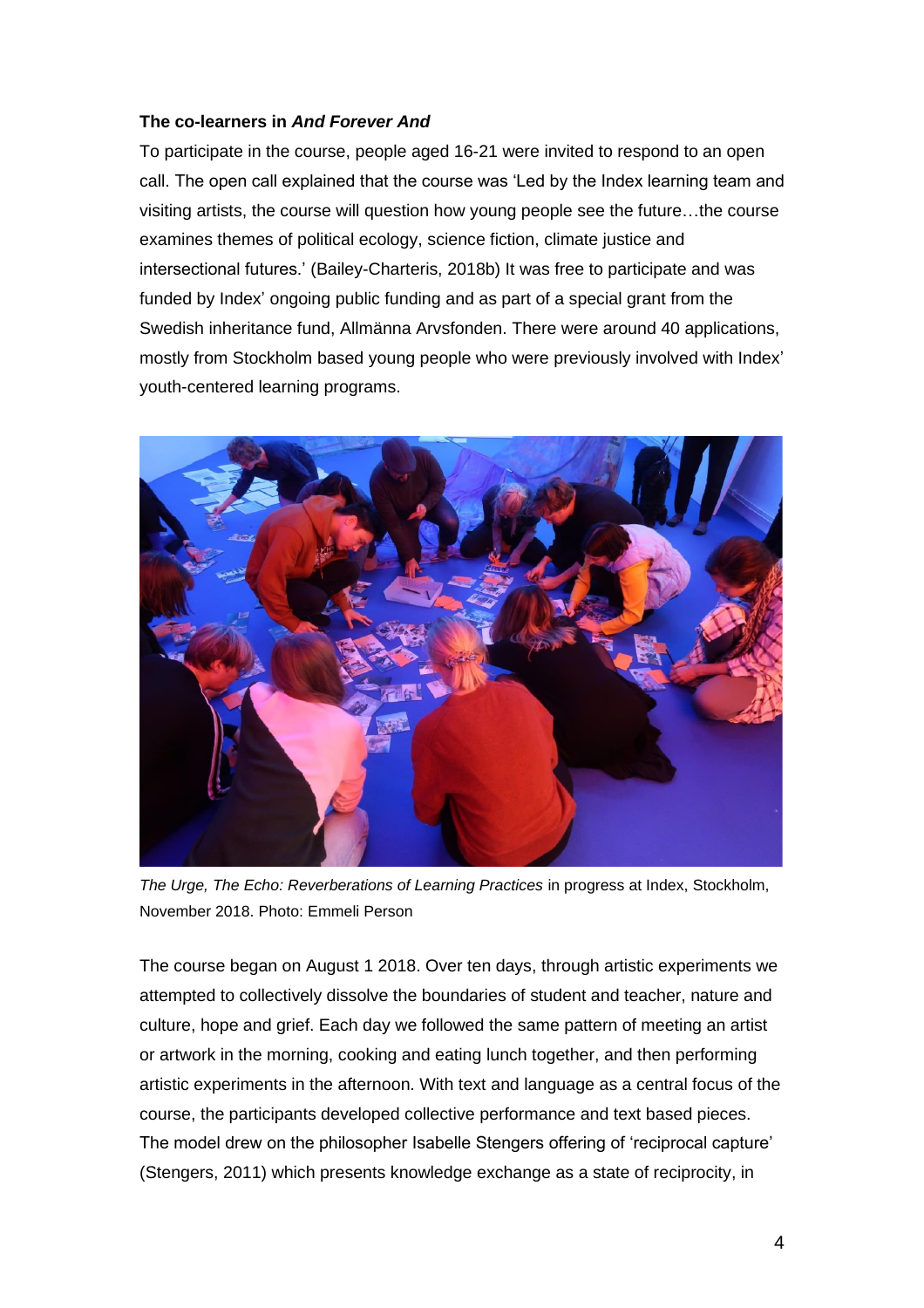which a process of encounter and transformation find ways of coming together. The state of 'reciprocal capture' was a central way of working in the summer course. The course led into a large exhibition and extensive public program, *And Tomorrow And*, also held at Index from August 25 to November 25, 2018. It also eventuated in a three day seminar for artists and educators, called *The Urge, The Echo: Reverberations of Learning Practices in Art*. The seminar tested out the methods that we had co-developed with the teenagers for thinking through climate and art entanglements.

#### **The Young Are At The Gates (and this time the gates are burning)**

When we met on the first day of the summer course, August 1 2018, Sweden was on fire. Sweden was experiencing the hottest summer in 262 years and fires spread from the Arctic Circle to the south (Watts, 2018). On this first day we gathered and spoke about the fires for a long time. It was all that we could speak about. It was the same fires and Sweden's hottest summer on record, which also inspired Swedish teenage activist Greta Thunberg to strike. She first sat outside the Swedish parliament, which is about a 10 minute walk from Index, on August 20, 2018. This hot summer and the unprecedented fires were the catalyst for the young people in *And Forever And*, for Greta Thunberg and for myself as a curator, to say it is time to act. The passion of the young people in the group reminded me of a poster I had seen from the Belmont-Paul Women's Equality National Monument in Washington is a hand sewn banner, neatly stitched on a cream background, it reads: 'The Young Are at the Gates'. In 1917 Suffragist and poet Lavinia Dock created and carried the banner. Now 101 years later, the fires and the passion of the young people in *And Forever And*, showed me that The Young Are At The Gates, again, and this time the gates are burning. For myself, the embodied experiences of feeling the climate crisis firsthand had set in motion purposeful practices to link art, artists, theory and the climate crisis together through curatorial strategies.

#### *Oceans of Ocenes* **workshop**

One of the core workshops in the course was *Oceans of Ocenes*. The workshop was informed by the cacophony of theorists and writers who have been actively critiquing the term Anthropocene as a limited, human centric term that did away with the complexities of more-than-humans, capitalism or colonialism, for example. Art historian TJ Demos articulates these concerns precisely in his short book, *Against the Anthropocene* (Demos, 2017), as does prominent author Naomi Klein in her 2016 Edward Said lecture, *Let Them Drown* (Klein 2016*)*. Donna Haraway articulates her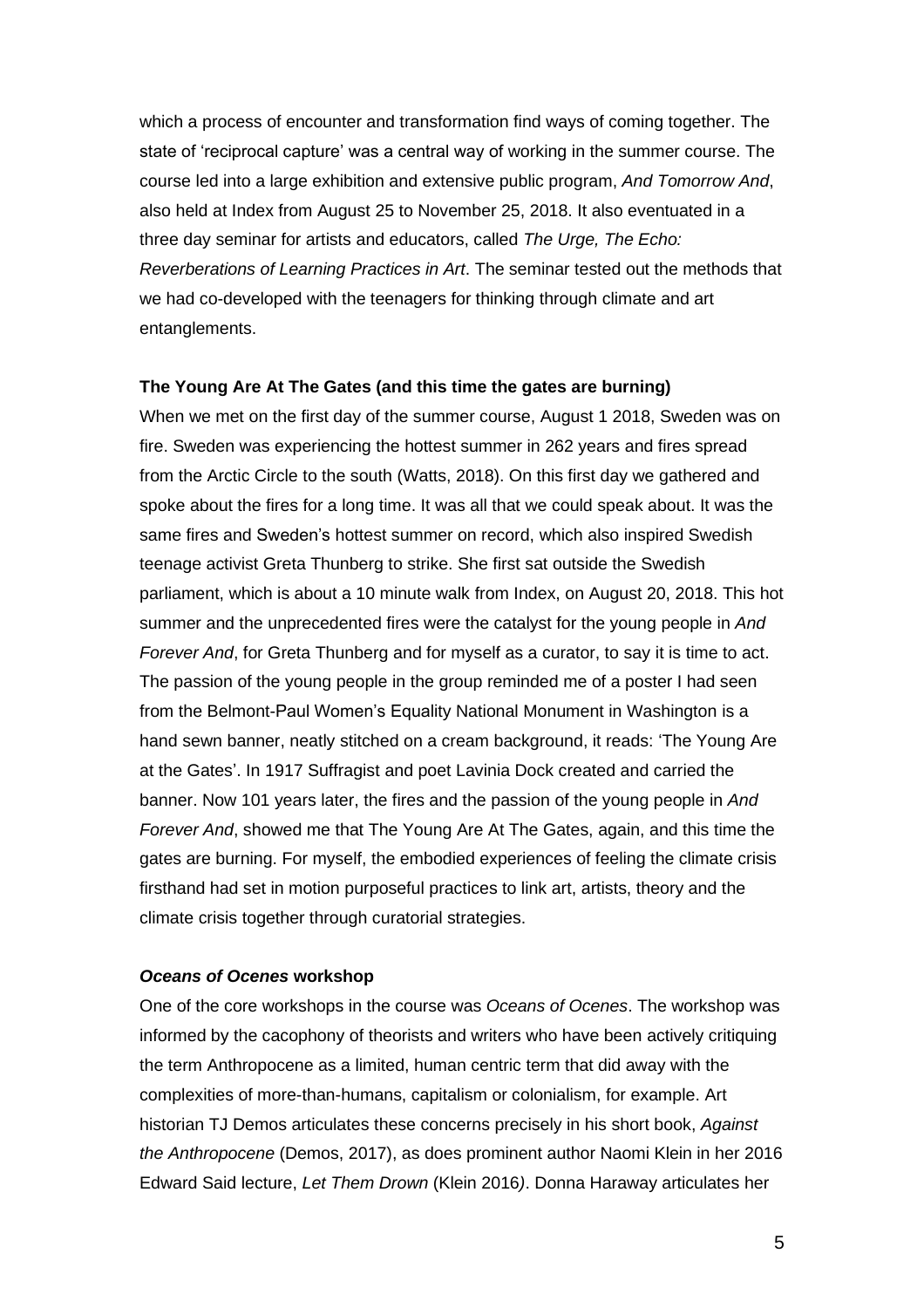objections to the Anthropocene as a term to think with, when she states, 'The myth system associated with the Anthropos is a setup, and the stories end badly. More to the point, they end in double death; they are not about ongoingness' (Haraway, 2016). These thinkers provided an entry point for the collective artistic experiments for *And Forever And*. Across these texts there was a repeating call for artists 'staying with the trouble' (Haraway, 2016) and to complicate the naming of the Anthropocene. There seemed to be a call to use the methods and tools of artistic practice to trouble the term. The workshop, *Oceans of Ocenes*, was one of the most direct 'troubling' tools of the course.

We began by sharing a selection of artworks and texts that are concerned with questions of naming and language, such as artist Uriel Orlow in his five channel audio piece *What plants were called before they had a name* which was first shown at the 2017 Sharjah Biennale (Orlow, 2017). Orlow is a well-established international artist who has been dealing with ecological issues in his extensive artistic research since the 1990s. For the summer course, the artist generously allowed us to share this work in the course (even when that work has never been shown in Sweden). The audio work has a chorus of voices reciting an oral plant dictionary of indigenous South African languages including Khoi and isiZulu. It is powerful to hear the voices recite the Indigenous plant names that were replaced through harsh colonial structures by Swedish botanist Carl Linnaeus' system of classification. Alongside listening to this work, we collectively read the 1985 short story, *She Unnames Them,* by Ursula Le Guin. Le Guin fabulates a world where animals and creatures retire their collective names. No more 'dogs', 'cows', 'blow fish'. She writes that some creatures such as whales, dolphins, seals and otters 'consented with particular alacrity, sliding into anonymity as into their element' (Le Guin,1985); however, the yaks take considerable time to agree. A critique of the Linnean method of categorizing appears in this work as well when the insects, fish, cattle and swine break free from the 'Linnaean qualifiers that had trailed along behind them for two hundred years like tin cans tied to a tail.' The audio work and text together presented powerful occupations of a place where names are able to operate outside the rigid and colonial boundaries set by the Linnean method of categorisation. Sharing these works with the group opened to a collective thought experiment in what Deleuze and Guattari call 'depersonalization' (Deleuze and Guattari, 1987).

The second stage was a set of word-based experiments, where I introduced some terms of the Anthropocene – anthros, -ocene, technocratic, capitalocene, pyrocene,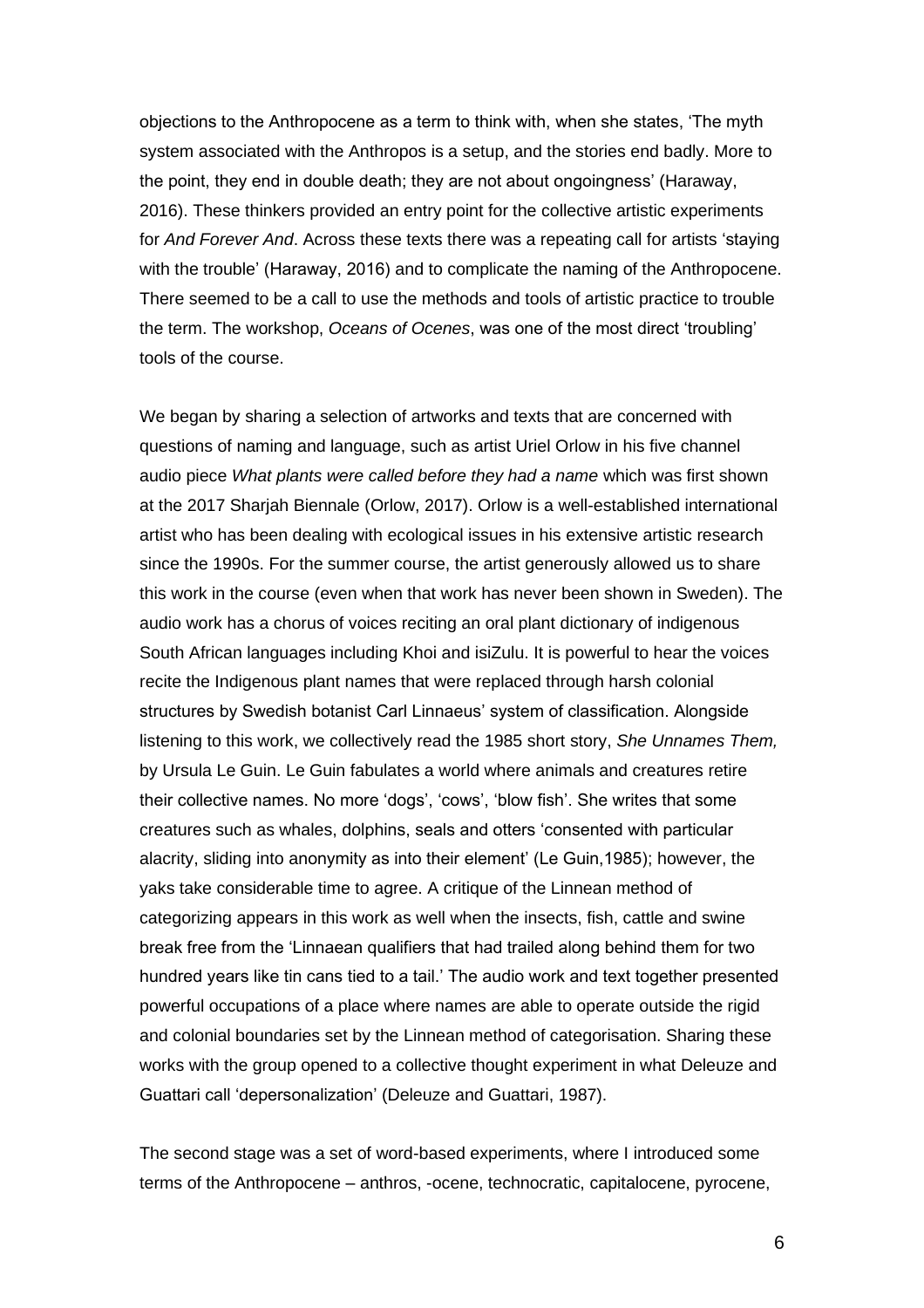anthropocentric thinking, chuthulecene and cyborg. In this exercise we divided and multiplied words and tried to look at the fleshy qualities of the terms. It was an experiment in understanding how words emerge and connect to political and ethical concerns. For example, the colonialist erasing of Black histories in the Anthropocene, as expressed by Kathryn Yusoff in her book, *A Billion Black Anthropocenes or None*: 'The Anthropocene as a politically infused geology and scientific/popular discourse is just now noticing the extinction it has chosen to continually overlook in the making of its modernity and freedom' (Yusoff, 2018). The word-based experiments that took place in this part of the workshop attempted to play with sympoiesis and unfold new combinations of existing words. We were making a glossary for multiple futures.

The third part of the workshop was led by Emmeli Person and artist Ulla-Britta Westergren. Inspired by Jane Bennett's book *Vibrant Matter: A Political economy of things* (2010) we went out into the streets and collected different materials. We then worked through a process of what Annette Kraus calls 'unlearning' (Kraus, 2012) by decategorisation. The participants carefully 'unlearnt' what each material seemed to be – through cutting, mixing, mashing and moulding. Over a matter of days, new components were added such as yoghurt or moss to different mixtures. Collectively we as a group then tried to recategorize the new materials together into new symbiotic and lively arrangements. These new categories offered a certain agency to the non-human, seeing these materials as part of Bennett's entwined web of vibrant matter, where 'to harm one section of the web may very well be to harm oneself. Such an enlightened or expanded notion of self-interest is good for humans' (Bennett, 2004).

The final stage of *Oceans of Ocenes* was to bring the different streams of experimentation with matter and language together. The newly entangled materials met the newly constructed words, and together we playfully named the materials. We were grand in our intentions and chose to see the compost of words, ideas and materials as part of a new geological era we were in the process of describing. A new layer of deep time sediment.

Together in this process we arrived at many new names for the current epoch, including:

Industriocene, Stressocene, Avocadocene, Technocene, Googleocene, Flightocene, Youtubeocene, Egocene, Tempocene, Deconnectocene,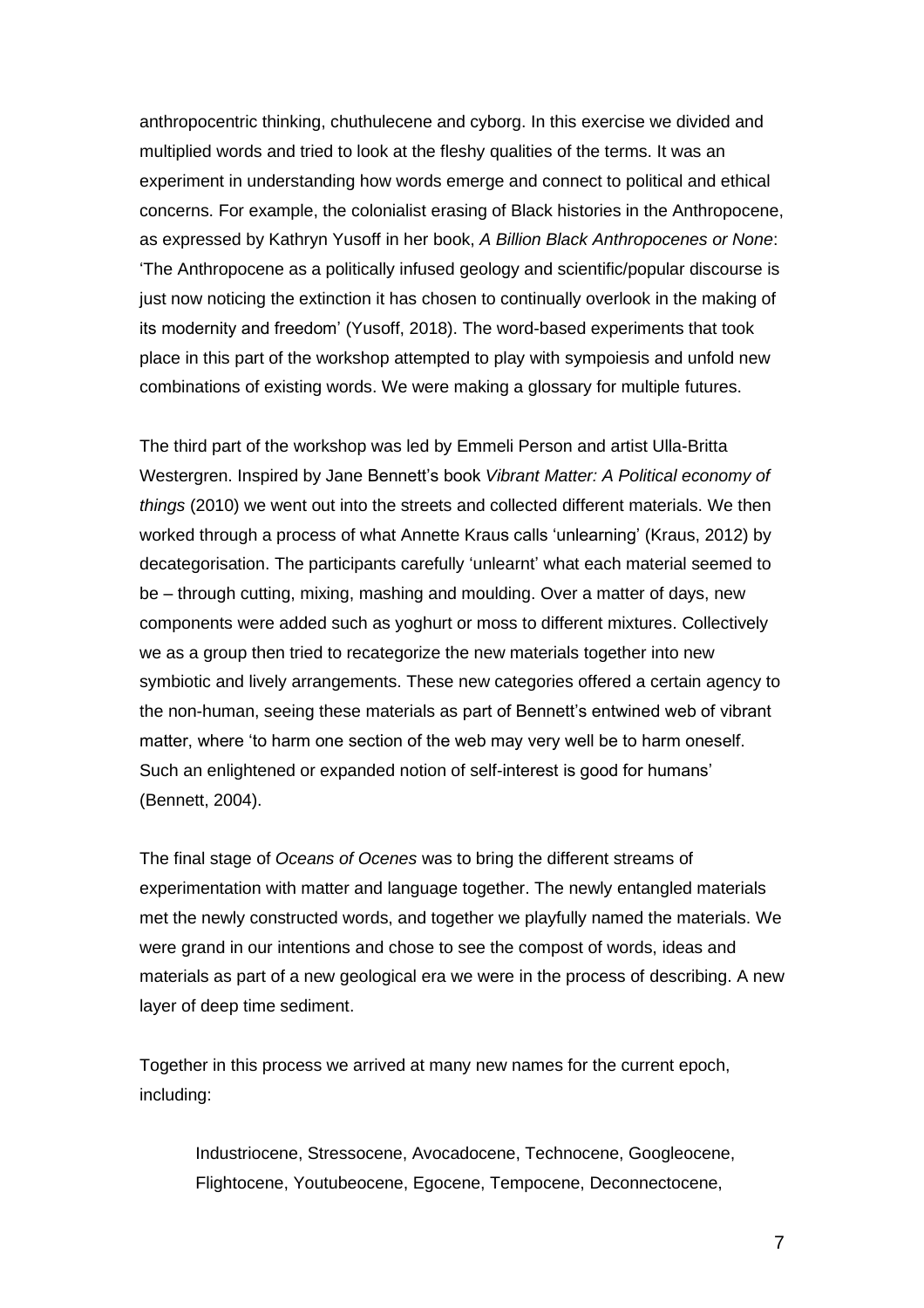Colonialocene, Trumpocene, Empathyocene, Mokingbirdocene, Fakeocene, Repulsiveocene, Emergeocene and Weocene.

During the course, the group went on to create the *Weocene Manifesto*. Performing the manifesto at the opening of the exhibition, the group talked about the incredible heat and fires in the summer of 2018, they performed in front of a small fan and spoke passionately about whose futures where burning. From the *Weocene Manifesto* a group read 'We are I…we promise to make time for this' (Bailey-Charteris, 2018c). The strength of the participants' commitment to collectivity highlighted the way this way of working with art and pedagogy encouraged a redefinition of social codes within the group. The social network that was formed in this process can be understood as a small example of Haraway's concept of 'otherworlding' and for modelling 'interstices' to occur in the gaps of dominant anthropocentric thinking and world making (Valberg, 2017). We repeated aspects of *Oceans of Ocenes* with other groups throughout the exhibition period. The results added to the chorus of resistance and agency building in joyfully unnaming the Anthropocene.



*Ocenes of Ocenes* workshop in progress at Index, Stockholm, August 2018. Photo: Emmeli Person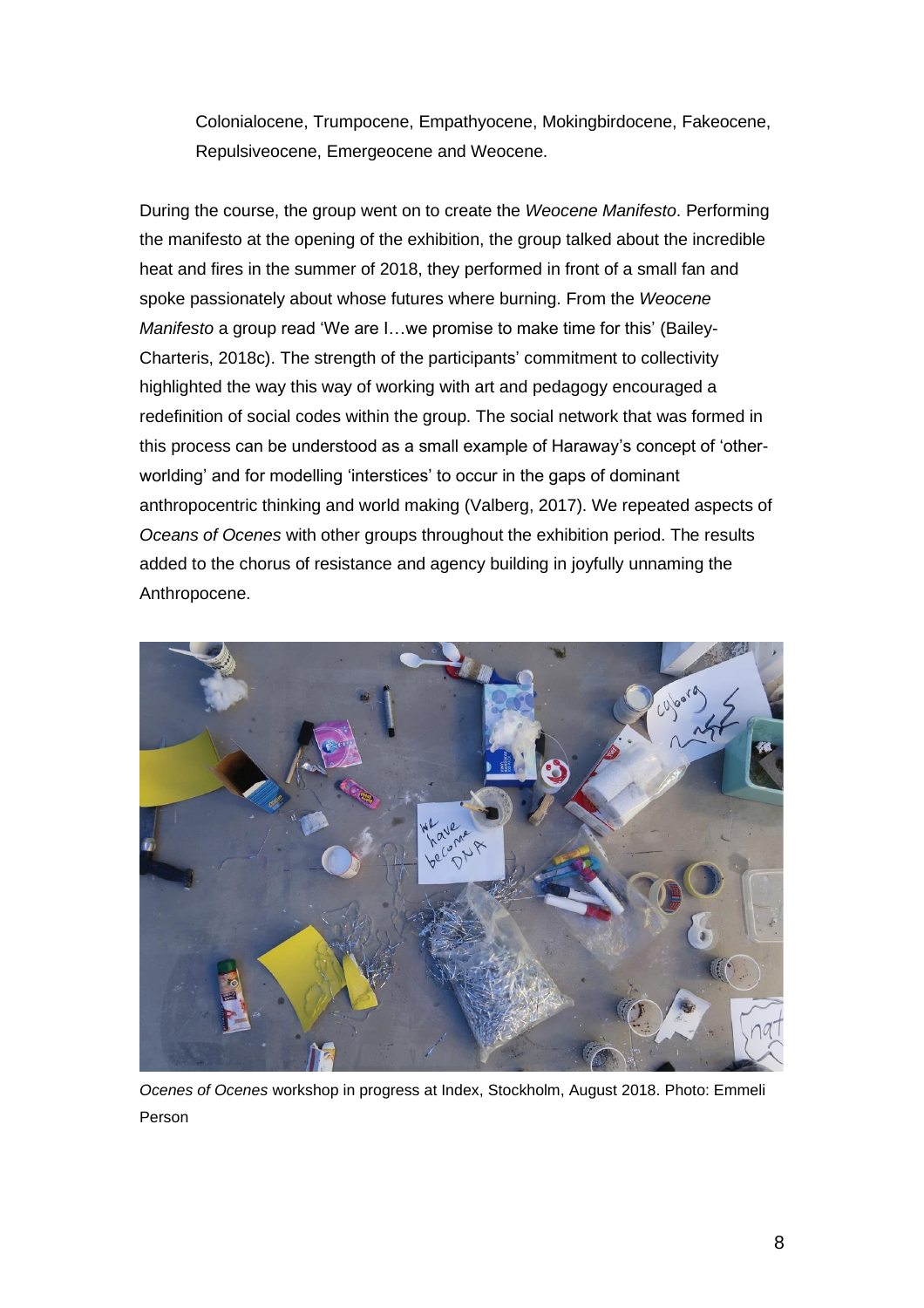

*Ocenes of Ocenes* workshop in progress at Index, Stockholm, August 2018. Photo: Emmeli Person



*Ocenes of Ocenes* workshop in progress at Index, Stockholm, August 2018. Photo: Emmeli Person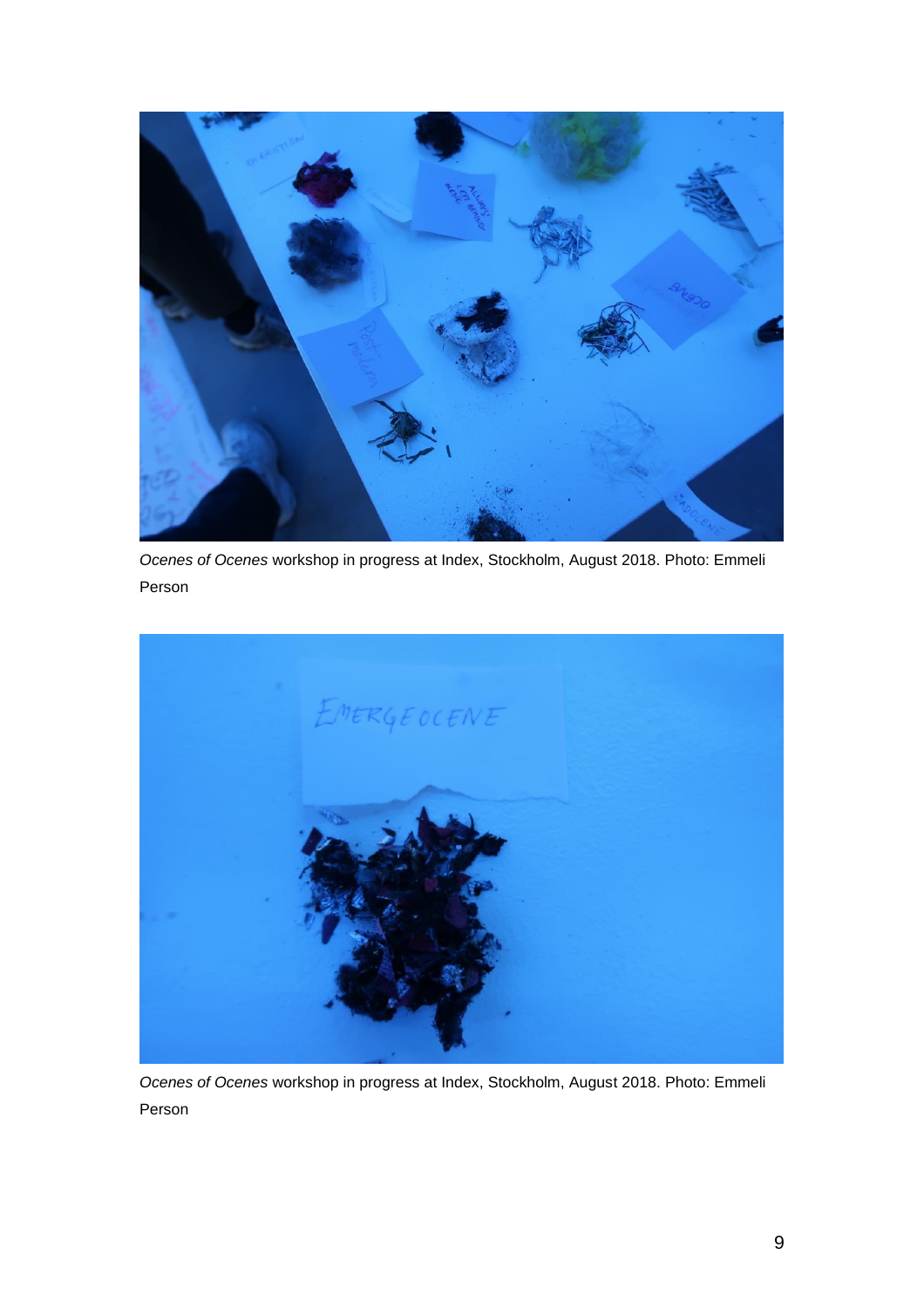

Installation view from exhibition, *And Tomorrow And* at Index, Stockholm, August, 2018. Photo: Johan Wahlgren

## **Forming the Hydrocene**

Through this collective workshop of *Oceans of Ocenes*, I myself experienced what bell hooks calls 'self-actualistation' in the context of engaged pedagogy. hooks writes 'a holistic model of learning will also be a place where teachers grow, and are empowered by the process' (hooks, 1994). While hooks writes about the teacher, I experienced this growth as a curator. Following *And Forever And* I returned to the terms we created together such as Avocadocene, Emergocene and Egocene, and found solace in the new 'ocenes' as the unfolding climate crisis escalates.

Following the workshop *Ocean of Ocenes* I created the neologism of the 'Hydrocene'. The term is understood as a noun and a verb. The Hydrocene offers a framing of a specific curatorial practice that recognises the connection between artistic practice and the climate crisis, through thinking with water. The Hydrocene emerged as a name for the watery connections among bodies, artists, intersectional feminism, the climate crisis, collaborators and co-learning. The Hydrocene is one of the many *Oceans of Ocenes*. It does not ask to be the only 'ocene', nor does it want to be. It is part of what Astrida Neimanis calls 'hydro-logics' in her 2017 essay, 'Water and Knowledge' (Neimanis, 2017b). The Hydrocene is a way of understanding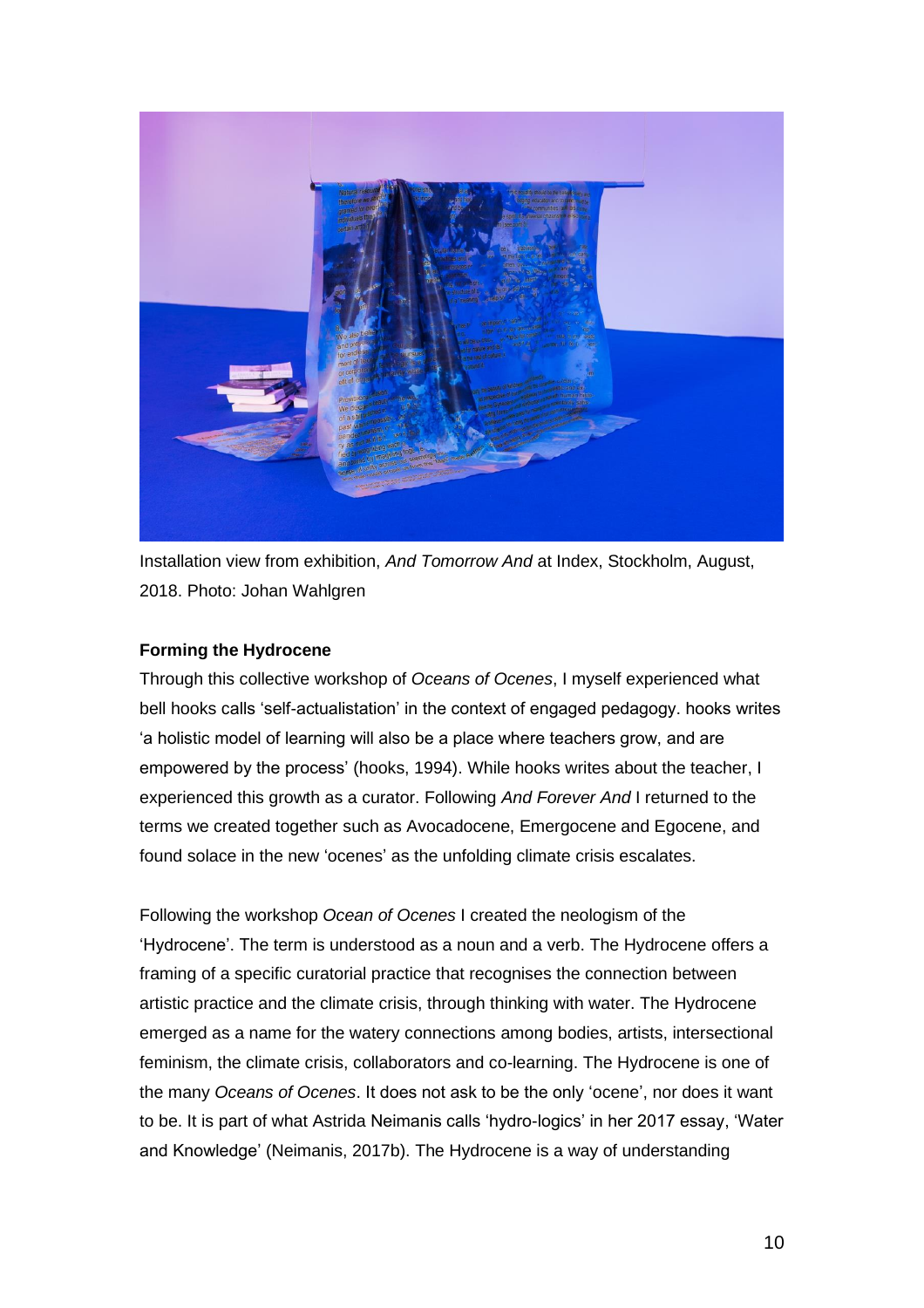curatorial practice through water. The Hydrocene acts as water does – relational and collaborative.

As a curatorial tool the Hydrocene is both materially and metaphorically made by and with water. The Hydrocene can follow waters logic of ever shifting states. The Hydrocene can follow the links between artists, their work and the complex watersheds who sustain them both. The Hydrocene is a way of understanding curatorial practice within broader urgent social and political questions of the climate crisis and extreme weather. In announcing the Hydrocene as a watery name for these times, I aim collectively to examine cyclical and recurring ways of thinking and being in art and learning practices. The Hydrocene gestated in the *Oceans of Ocenes* workshop and the vibrant co-learning environment of *And Forever And*.

#### **Precipitational Learning in the Hydrocene**

As the gestational milieu of *Oceans of Ocenes* led to the formation of the Hydrocene, it also led to the development of a second term, Precipitational learning. A coming together of participation and precipitation. The term proved useful for understanding the intimate connection of art and knowledge in engaged pedagogical settings. The word departs from a troubling of the term 'participation'. From the 1990s onwards there was a shift towards social practice in contemporary art (Bishop, 2012; Bourriaud, 2002). Participation was often celebrated as the highest merit of these kinds of art projects. However, Claire Bishop in her book *Artificial Hells* from 2012 critiqued the concept of 'participation' as part of the complex and dynamic power structures within these types of practices. With Bishop's critique in mind, in *And Forever And*, participation was always in co-habitation with other ways of being and knowing.

These other ways of knowing are vast. One such area of study is the term 'thinking with water'. Thinking with water exists across many fields including Indigenous studies, feminist post-humanist studies and environmental humanities. This tide of thinkers is turning towards water as a way of understanding social, political, ethical, metaphorical and material questions about the times we are living in (Chen et al, 2013). Eloquently described by Astrida Neimanis, she explains 'Water has other manners of being and becoming, other movements and ways of organizing bodies, from which we might also learn' (Neimanis, 2017). She describes these aqueous modes as 'planetary hydro-logics' and lists communicator, conduit, memory-keeper, lover, scribe, alibi, genealogist and saboteur as possible hydro-logics that water can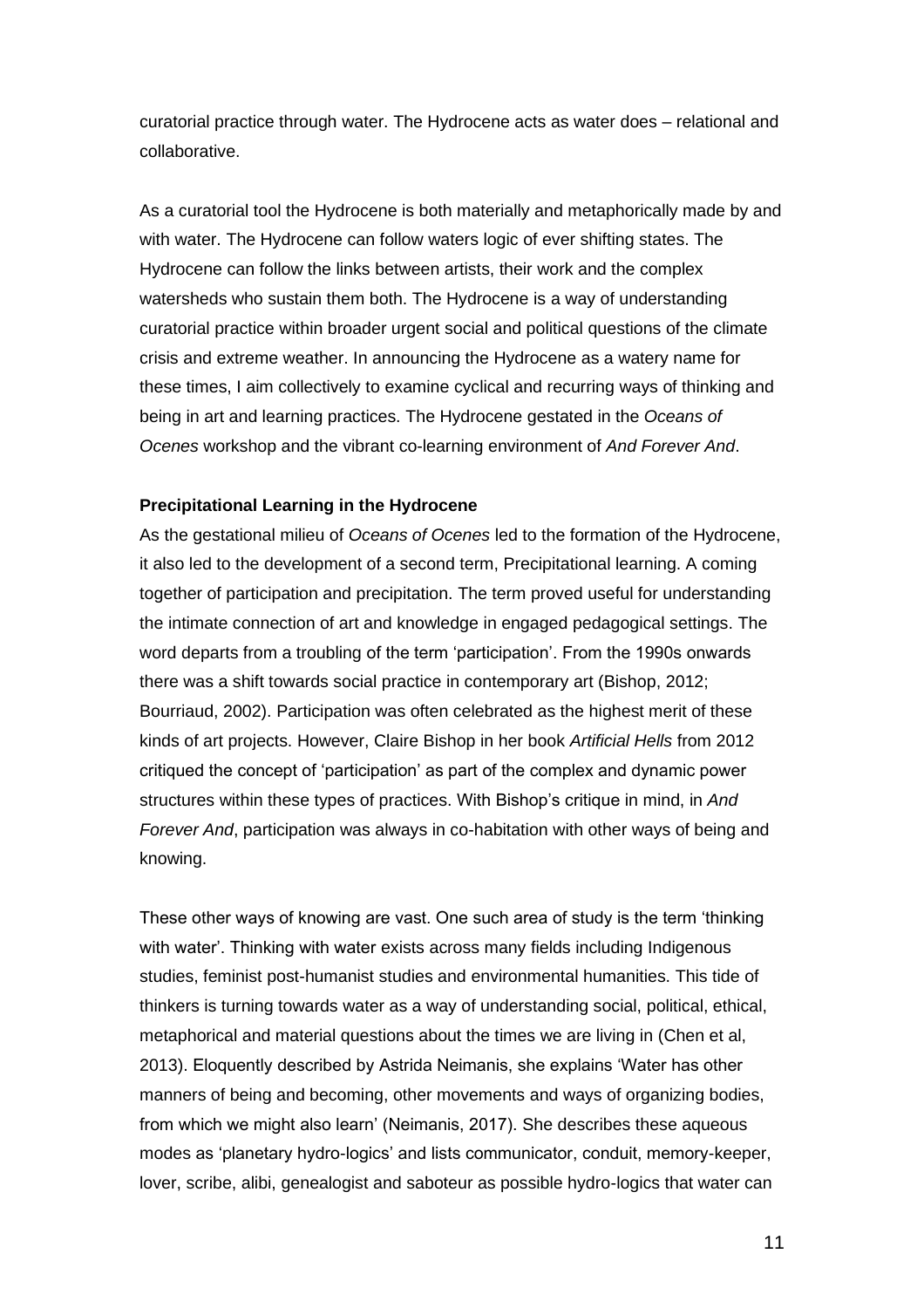teach us. Beyond the metaphorical ideas of what water can teach us, Neimanis insists that hydro-logics are embodied and visceral through daily interactions with (and as) living bodies of water.



*The Urge, The Echo: Reverberations of Learning Practices* in progress at Index, Stockholm, November 2018. Photo: Emmeli Person

Thinking with water shared its thinking to *And Forever And*. This is where the connection to rain, and the term precipitation arrives. The rain was missing in Stockholm that hot summer. The rain was not experienced by the group. The lack of rain was experienced emotionally, politically and artistically within *And Forever And*. Without the rain, the group had a collectively heightened awareness of the unfolding climate crisis and their bodily connection to it. In this way, participation and precipitation led to an embodied experience of hydro-logics for the group. With a certain generosity from everyone involved, the course become a home for Precipitational learning. Precipitational learning is a hopeful act, a method for thinking collectively and with waters.

The Swedish wildfires of 2018 set in motion a set of unlikely thought processes and actions. For teenage activist Greta Thunberg it meant striking for futures, alone at first and then followed by millions (Taylor, 2019). For myself, they led me back to the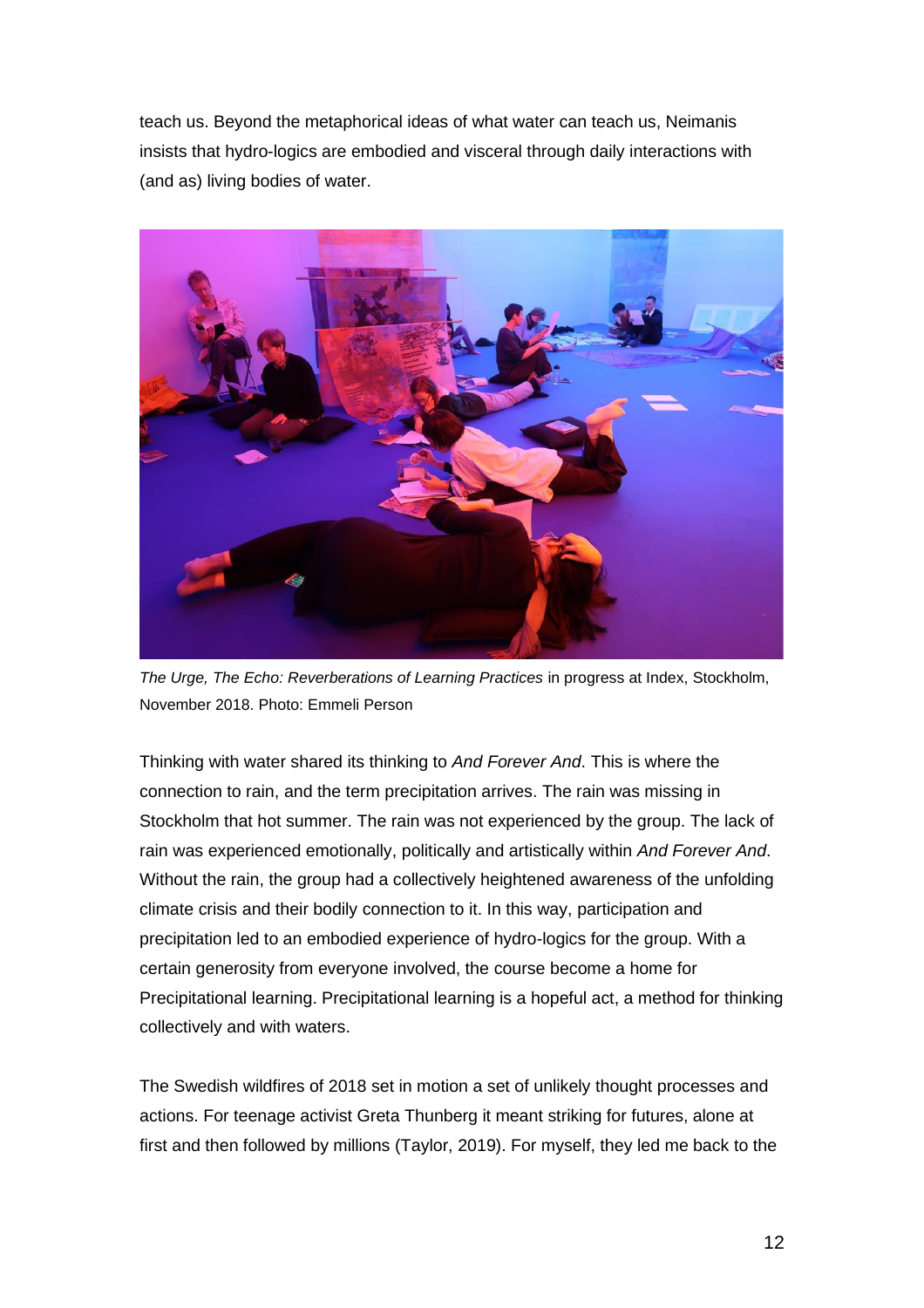water, back towards a watery collective – a place where it might be possible to 'lära tillsammans' towards more livable futures.

## **Acknowledgements**

This paper was first presented at ACUADS annual conference in November 2019 on the lands and waters of the Wurundjeri and Boon Wurrung peoples who have been custodians of the land for thousands of years. The author acknowledges and pays respects to their Elders past, present and emerging.

Thank you to the ACUADS team, especially the peer reviewers and my PhD supervisors A/Prof Felicity Fenner and Prof Marie Sierra. Thank you to my family in Sydney and Stockholm especially Evan Bailey, Sue Charteris and Gustav Tannfors.

Thank you to Index and everyone involved in making the *And Forever And* bubble the artists, the co-learners, Marti Manen, Marianna Feher, Marta Gill, Jemina Lindholm and the wondrous Emmeli Person who always makes gooiocity and is always thinking with.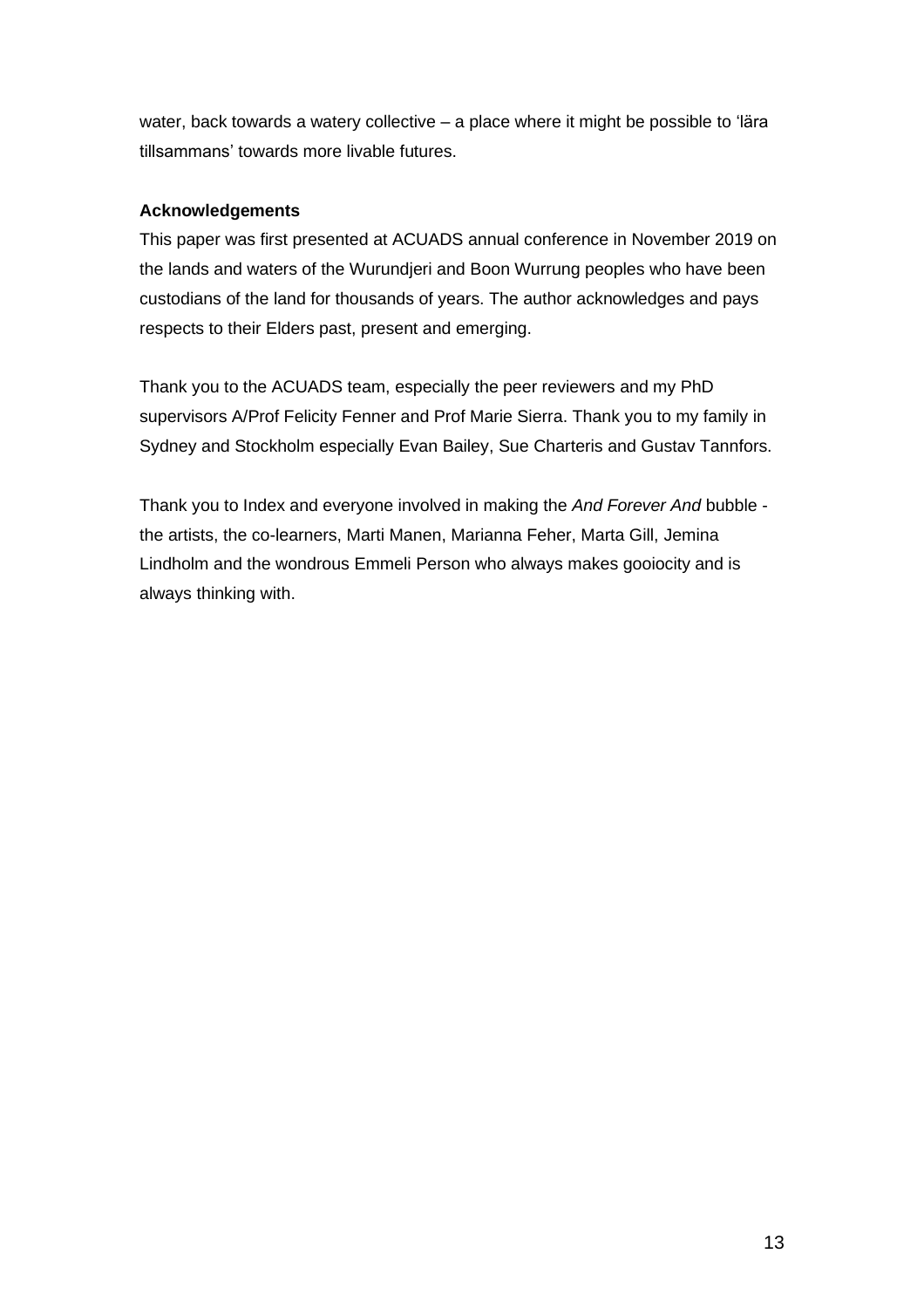#### **References**

BACHELARD, G 1983, *Water and dreams: an essay on the imagination of matter.* Dallas: Pegasus Foundation.

BAILEY-CHARTERIS, B 2018a-last update, Exhibition: AND TOMORROW AND [Homepage of Index: The Swedish Contemporary Art Foundation], [Online]. Available: http://indexfoundation.se/exhibitions/exhibition-and-tomorrow-and [Accessed 4 April, 2020].

BAILEY-CHARTERIS, B 2018b-last update, Open Call: Summer Course AND FOREVER AND [Homepage of Index: The Swedish Contemporary Art Foundation], [Online]. Available: [http://indexfoundation.se/special/open-call-summer-course-and](http://indexfoundation.se/special/open-call-summer-course-and-forever-and)[forever-and](http://indexfoundation.se/special/open-call-summer-course-and-forever-and) [Accessed 2 April, 2020].

BAILEY-CHARTERIS, B 2018c-last update, Seminar: THE URGE, THE ECHO 8–10 November 2018 [Homepage of Index], [Online].

Available: [http://indexfoundation.se/talks-and-events/seminar-the-urge-the](http://indexfoundation.se/talks-and-events/seminar-the-urge-the-echo)[echo](http://indexfoundation.se/talks-and-events/seminar-the-urge-the-echo) [Accessed 4 April, 2020].

BARAD, K M 2007, *Meeting the universe halfway: quantum physics and the entanglement of matter and meaning.* Durham, N.C.: Duke University Press. BENNETT, J 2010, *Vibrant Matter: A Political Ecology of Things.* Durham, N.C.: Duke University Press.

BENNETT, J 2004, 'The Force of Things: Steps toward an Ecology of Matter'. *Political Theory,* 32(3), pp. 347-372.

BISHOP, C 2012, *Artificial hells: participatory art and the politics of spectatorship.* London: Verso Books.

BOURRIAUD, N 2002, *Relational aesthetics.* Dijon, France: Presses du réel.

CARSON, R L 1951, 'The Sea Around Us'. *Physics Today,* **4**(8), pp. 22-23.

CHEN, C, MACLEOD, J, NEIMANIS, A & TRUDEL, E.G, eds, 2013, *Thinking with water.* Montreal: McGill-Queen's University Press.

DELEUZE, G & GUATTARI, F 1987, *A thousand plateaus: capitalism and schizophrenia.* Minneapolis: University of Minnesota Press.

DEMOS, T J 2017, *Against the Anthropocene: Visual Culture and Environment Today.* Berlin: Sternberg Press.

GUATTARI, F 2000, *The Three Ecologies.* London: Athlone.

HARAWAY, D J 2016a. 'Tentacular Thinking: Anthropocene, Capitalocene,

Chthulucene'. *e-flux,* 75(September)

HARAWAY, D J 2016b. *Staying with the Trouble: Making Kin in the* 

*Chthulucene.* Durham, N.C.: Duke University Press.

HOOKS, B 1994, *Teaching to Transgress: Education as the Practice of*